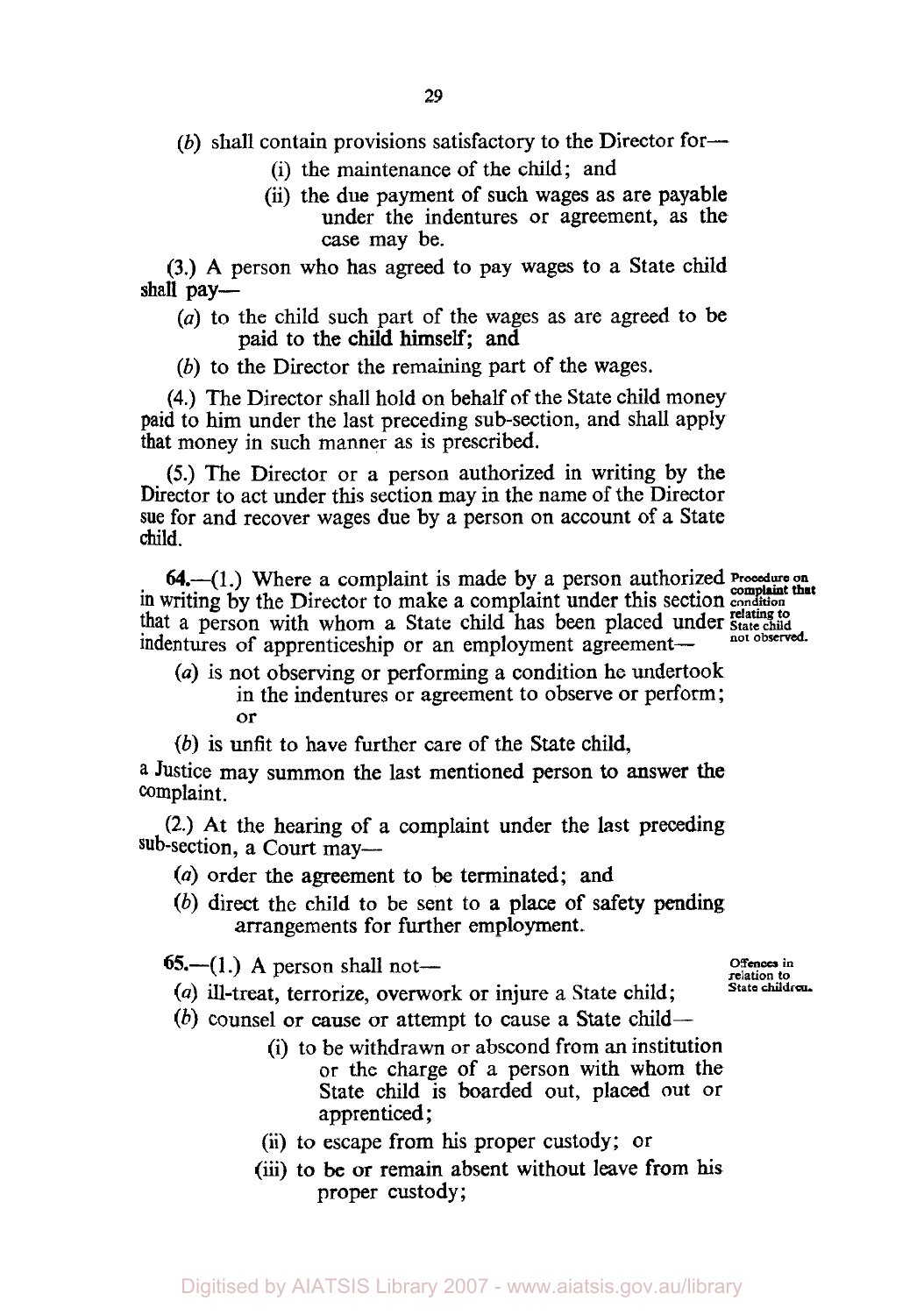- **(c)** knowing a State child to have been so withdrawn or to have so absconded or escaped or to be so absent—
	- (i) harbour or conceal that State child; or
	- (ii) prevent him from returning to that institution, charge or custody; or
- $(d)$  if he has the care of a State child-
	- (i) illegally discharge, dismiss or attempt to discharge or dismiss the State child from an institution;
	- (ii) illegally detain the State child in an institution;
	- (iii) neglect the State child; or
	- (iv) fail or neglect to observe, perform or keep a covenant, condition or agreement which is contained in an indenture or agreement he has entered into respecting the State child and which by the indenture or agreement he has bound himself or agreed to observe, perform or keep.

Penalty: One hundred pounds or imprisonment for six months. or both.

**66.-(1.) A** State child shall not be apprenticed, boarded out or placed out unless he has been-

- *(a)* examined by a medical practitioner; and
- (b) certified by the medical practitioner to be free from venereal disease or no longer liable to convey venereal infection.

(2.) A medical practitioner examining a State child under the last preceding sub-section shall forward a certificate of the result of his examination to the Director and the Director shall retain the certificate.

**67.-(1.)** When a State child is or becomes entitled in possession to land, the Director-

- *(a)* has the control and management of the land;
- (b) may apply the whole or any part of the income from the land or the proceeds of the sale of the land, or both, for the maintenance or benefit of the State child; and
- *(c)* has and may exercise in respect of the land the same rights and powers as if the land formed part **of** an intestate estate of which he was duly appointed the administrator and was the share of the State child in that estate.

**(2.)** Where a child becomes a State child under this Ordinance **at** the commencement of this Ordinance, this section extends to and **in** respect of land to which the child was entitled in possession immediately before that commencement or becomes entitled in possession **at** any time while he is a State child after that commencement.

**examination**<br>of State child.

**Medical** 

**Director to** control, *&c.,* **certain land. of State children.**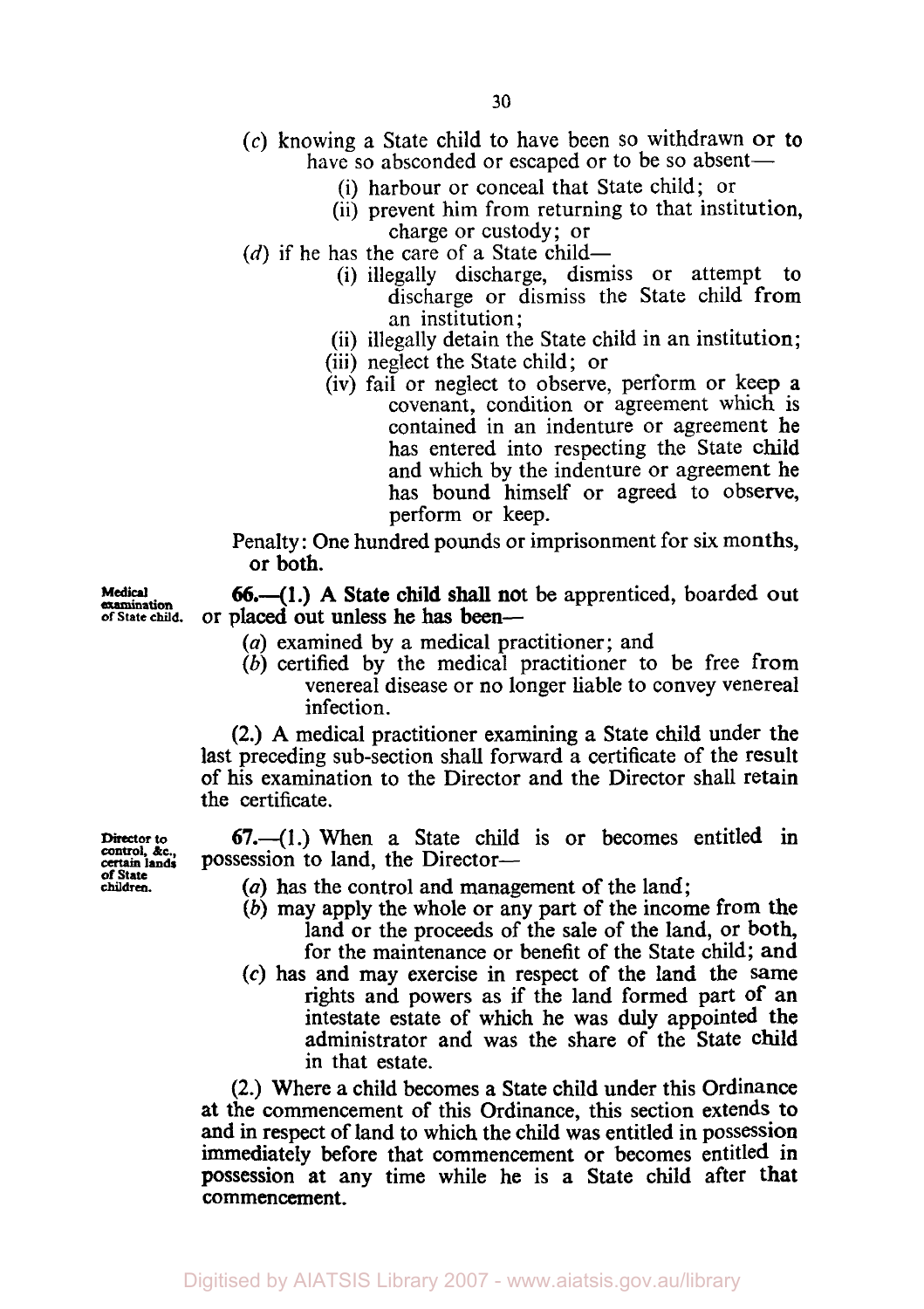**68.**-(1.) The Director may, with the approval of the state **may be sent** Administrator, send a State child to a place within the Common- **to place**  wealth in order that the child may be there placed under control, within the commonwealth. trained, educated, cared for and maintained in accordance with arrangements made by the Director.

(2.) In exercising the power conferred by the last preceding sub-section, the Director may, with the approval of the Administrator, authorize, in writing, a person to take charge of and convey a State child to a place within the Commonwealth.

**(3.)** Where under this section a State child is sent to a place within the Commonwealth, the Director may, for the maintenance of the child, pay to the authority or person under whose control the child is placed an amount at such rate per week as the Administrator determines.

**(4.)** When a child sent under this section outside the Northern Territory ceases to be a State child, he shall, on application being made in such manner and within such time as are prescribed, be entitled to be returned to the Northern Territory at the expense **of** the Director.

PART **VIII.-OFFENCES** IN RESPECT **OF** CHILDREN.

**69.--(1.) A** person shall not without reasonable excuse fail Failure **to**  or neglect to provide adequate and proper food, clothing, lodging, *&c.*, for child nursing aid and medical aid for a child in his care, whether the **an offence.**  Person is or is not the parent of the child.

Penalty: Two hundred pounds or imprisonment for twelve months, or both.

(2.) An offence under this section is punishable on summary conviction.

**Assaulting.** &c.. **70.--(1.)** A person who- **child an** offence.

(a) assaults, ill-treats or exposes a child; or

*(b)* causes or procures a child to be assaulted, ill-treated or exposed,

is guilty of an offence.

Penalty: Fifty pounds or imprisonment for three months, or both.

 $(2.)$  A person who--

- *(a)* assaults, ill-treats or exposes a child; or
- *(b)* causes or procures **a** child to be assaulted, ill-treated or exposed,

in such a manner that the assault, ill-treatment or exposure has resulted or appears likely to result in bodily suffering or permanent or **serious** injury to the health of the child is guilty **of** an offence.

Penalty: Two hundred pounds or imprisonment for twelve months, or both.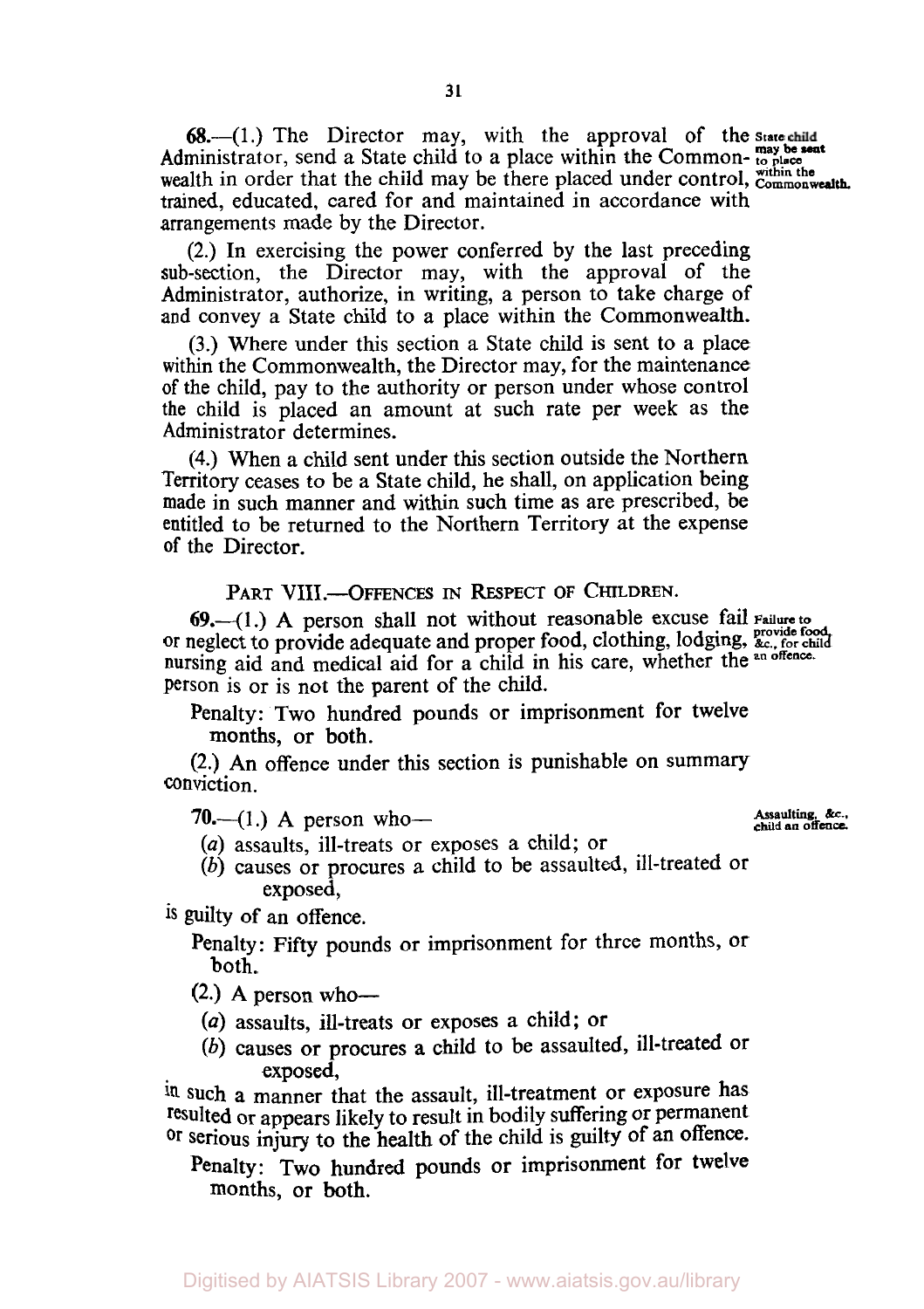(3.) *An* offence under this section is punishable on summary conviction.

**(4.)** The same complaint may charge a person, either together or separately, with all or any of the offences of assault, illtreatment or exposure of the child and may charge the person with committing all or any of these offences in such a manner that bodily suffering or permanent or serious injury to the health of the child has resulted or appears likely to result, either alternatively or together; but if two or more of those offences are charged together the person charged shall not, if he is convicted, be liable to a separate penalty for each.

**Unauthorized** 

## **71.**—(1.) A person shall not—

- with child in  $\frac{1}{\text{initial}}$  (a) without the authority or permission of the Director or  $\frac{1}{\text{initial}}$  or  $\frac{1}{\text{normal}}$  of  $\frac{1}{\text{normal}}$  or  $\frac{1}{\text{normal}}$  of  $\frac{1}{\text{normal}}$  or  $\frac{1}{\text{normal}}$  or  $\frac{1}{\text{normal}}$  or  $\frac{1}{\text{normal}}$  or  $\frac{1}{\$ the superintendent or person in charge of the institution, hold or attempt to hold any communication with a child placed in an institution in the Northern Territory under the provisions of this Ordinance; or
	- *(b)* having entered an institution, or premises belonging to an institution, in the Northern Territory, fail **Or**  neglect to depart from the institution or premises when required to do so by the superintendent or person in charge of the institution.

Penalty: Five pounds or imprisonment for ten days, or both.

(2.) A person who holds or attempts to hold any communication directly or indirectly with a child placed in an institution in the Northern Territory under the provisions of this Ordinance, after having been forbidden to do so by the Director or **the**  superintendent or person in charge of the institution, is **guilty**  of **an** offence, and is punishable on conviction by a fine of not more than **Fifty** pounds or by imprisonment for not more tha three months, or both.

72.—(1.) Where a police officer or a person authorized in writing by the Director to act under this section believes **on**  reasonable grounds that an offence has been committed in respect of a child he may take the child to a place of safety. **Certain children in places of may be detained**  *safety.* 

- $(2.)$  A child—
	- *(a)* taken to a place of safety in accordance with the last preceding subsection; or
	- *(b)* seeking refuge in a place of safety,

may be detained in the place of safety until he can be brought before a **Court** or until a period of fourteen days has elapsed. whichever first occurs.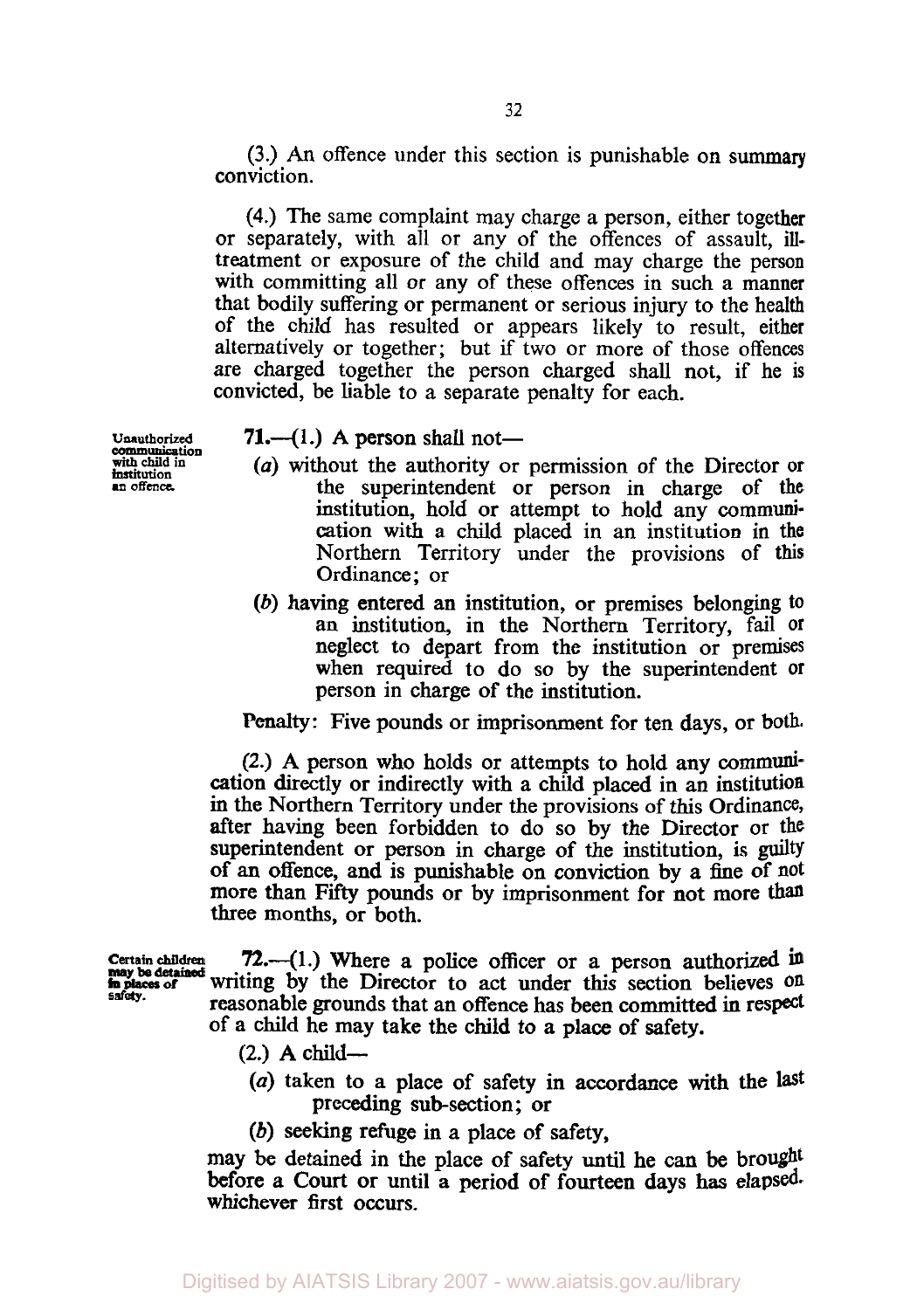- **73.**—(1.) Where a Court or Justice is of the opinion that— care of child
- brought before the Court or Justice; and *Careform child control between committed in respect of a child for offence in*
- *(b)* the health, welfare or safety of the child is likely to be endangered unless an order is made under this section,

the Court or Justice may, without prejudice to any other power under this Ordinance, make such order as the Court or Justice thinks fit for the care of the child for a reasonable period.

**(2.)** The period specified in the last preceding sub-section shall not exceed the period reasonably required for bringing and disposing of a charge in respect of the offence considered to have been committed.

**(3.) An** order under this section may be enforced notwithstanding the claim of any person to be entitled to the custody of the child.

**74.** Where steps have been taken under this Ordinance to care of secure the safety or well-being of a child and a charge against a determination person for an offence in respect of the child has been heard and **for offence** determined, the Court hearing the charge may make such order in respect as it thinks fit for the care of the child.

## PART IX.-EMPLOYMENT OF CHILDREN.

**75.-(1.) A** person shall not cause or allow a child to take *Endangering*  **part** in-<br> **part** in-<br> **of** child by **of child by** 

(a) a public exhibition or performance; or **public exhibition**, exhibition,

**public. exhibition.** *&c.,* 

*(b)* any preparation, training or rehearsal for a public exhibition or performance,

if by so taking part the child would endanger his life or limb.

Penalty: One hundred pounds or imprisonment for six months, or both.

**(2.) A** parent or a person having the care **of** a child shall not aid or abet a person in the contravention of the provisions of the last preceding sub-section.

Penalty: One hundred pounds or imprisonment for **six**  months, or both.

- **(3.)** Where-
- *(a)* a public exhibition or performance or any preparation, training **or** rehearsal for a public exhibition or performance is in its nature dangerous to the life or a limb of a child taking part in it; and

*7289/58.-2*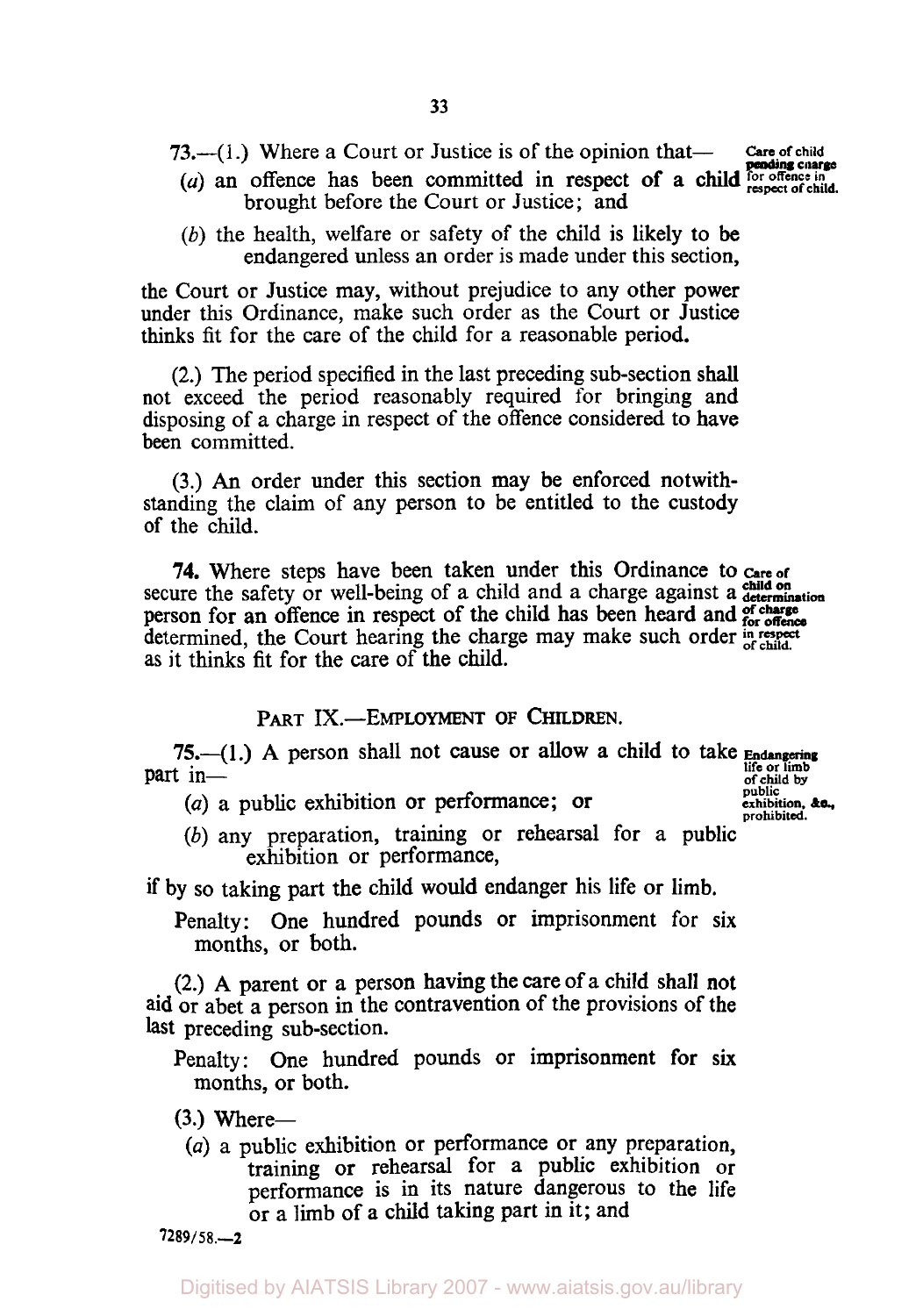*(b)* in the course of that exhibition, performance, preparation, training or rehearsal an accident causes actual bodily harm to a child employed to take part in tne exhibition, performance, preparation, training or rehearsal,

the employer, whether the employer is or is not a parent of the child, is guilty of an offence.

Penalty: One hundred pounds or imprisonment for six months, or both.

**(4.)** If an employer guilty of an offence under the last preceding sub-section is not a parent of the child, a Court convicting the employer of the offence may order the employer to pay, as compensation for the bodily harm caused to the child, a sum not exceeding One hundred pounds to the child or a person named by the Court to receive the payment on behalf of the child.

*(5.)* The recovery of compensation awarded under the last preceding sub-section does not deprive a child of any other legal remedy, but a sum *so* awarded shall be taken into account in any other proceedings by or on behalf of the child for or in respect of the same bodily harm.

**76.**—(1.) A child shall not engage in street trading—

- *(a)* between the hours of ten o'clock in the evening and six o'clock in the morning; or
- *(b)* at any time on a Sunday.

Penalty: Ten shillings.

**(2.) A** person shall not cause or procure a child under the age of fifteen years to engage in street trading-

*(a)* between the hours **of** ten o'clock in the evening and six o'clock in the morning; or

*(b)* at any time on a Sunday.

**(3.)** The penalty for an offence under the last preceding **sub**section **is** a fine of not more than Thirty pounds or imprisonment for not more than two months, or both.

## PART X.-MISCELLANEOUS.

**77.-(1.)** Where a maintenance order **is** in force under this Ordinance, the Director, the mother of the child in respect of whom the order is in force or a person liable to pay money under the order may from time to time make application to a Court for the alteration, variation, suspension or discharge of the order.

**(2.)** The application shall be by way of complaint-

- *(a)* in writing;
- *(b)* on oath; and

**Child not to trading at** certain times.

**Application to vary, &c.. order.**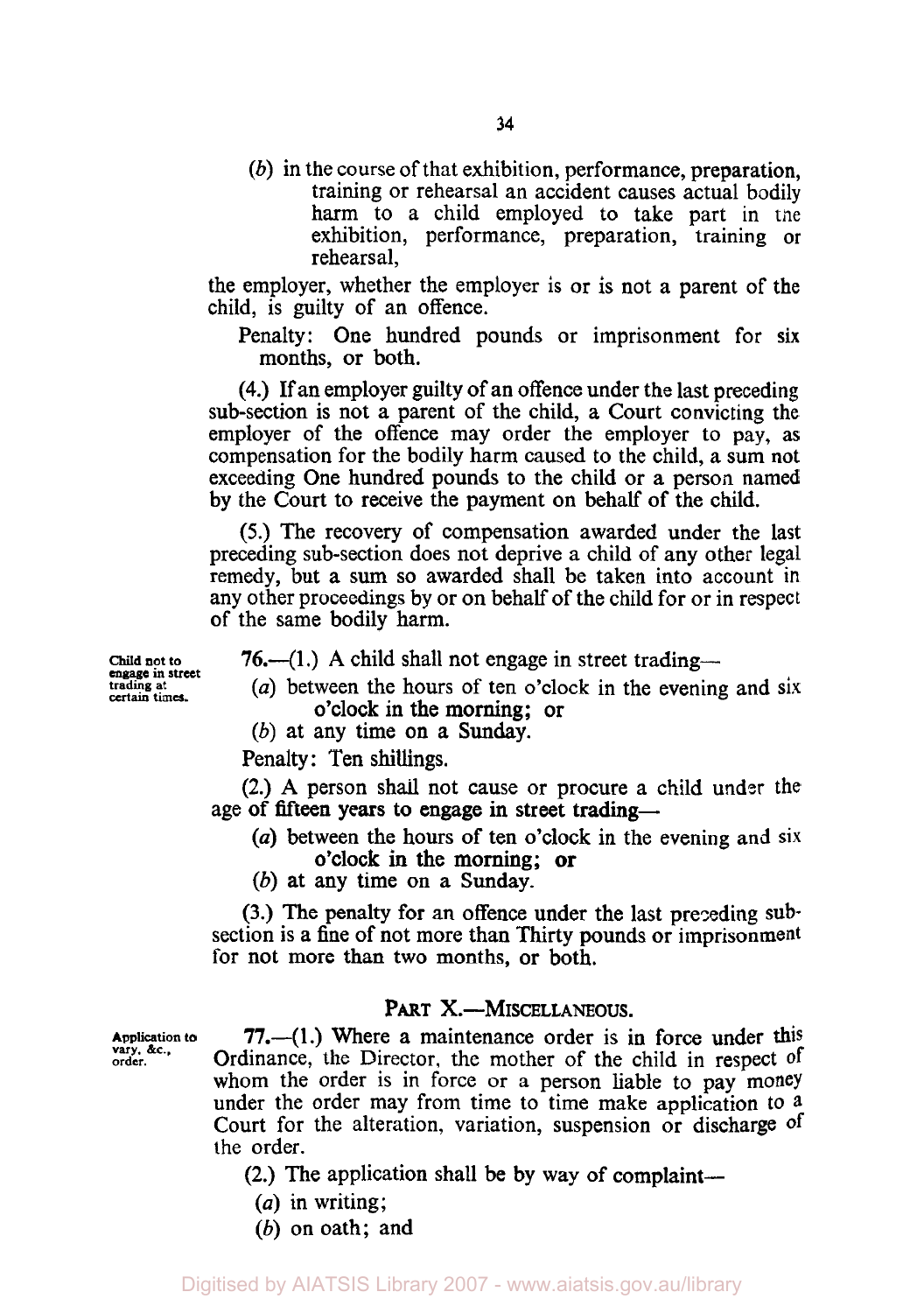$(c)$  stating the name of the complainant, the child, and all persons liable to pay for or contribute towards the maintenance of the child.

**(3.)** A Justice before whom a complaint is made under this section may summon all or any of the persons stated in the complaint to be liable to pay for or contribute towards the maintenance of the child to appear before a Court at a time and place named in the summons.

 $(4)$  A complaint under this section may be heard by-

- *(a)* the Court which made the original order; or
- *(b)* the Court nearest to the place of residence of a person liable to make payments under the order, if the last mentioned Court is satisfied that increased convenience would thereby result to the parties.

*(5.)* At the hearing of a complaint under this section the Court may alter, vary, suspend or discharge the order or make a new order as it thinks just in the light **of** fresh evidence adduced.

**78.**-(1.) Where under a maintenance order made under this welfare officer,<br>Ordinance a sum of money is due to the Director-<br>
streetive mirector-<br>
due to Director.

- *(a)* a welfare officer; or
- *(b)* a police officer authorized in writing by the Superintendent of Police so to do,

may, subject to the provisions of the order, demand, collect and receive that sum from the person liable to pay it.

(2.) The receipt of the Receiver of Public Moneys is a sufficient discharge for money paid under the last preceding sub-section.

79.—(1.) Where—

**Enforcement of** 

- (a) an order for the past or future maintenance of a child orders. has been made under this Ordinance;
- *(b)* default has been made by the defendant in making the payments directed by the order; and
- (c) an amount of more than Ten pounds is due under the order,

the Director or a person authorized in writing by the Director to do *so* may apply to a Court for a certificate as to the amount due under the order at the date of the certificate.

(2.) If after hearing the application the Court is satisfied **as**  to the matters specified in paragraphs *(a), (b)* and *(c)* of the last Preceding sub-section, the Court may grant the certificate applied for.

**(3.)** The Director may **file** the certificate or cause it to be filed in a Local Court.

**(4.)** Where a certificate has been so filed the **Local** Court shall enter judgment for the person to whom the defendant is ordered **to** make payments under the order for maintenance for the *7289/ 5* **8.-3**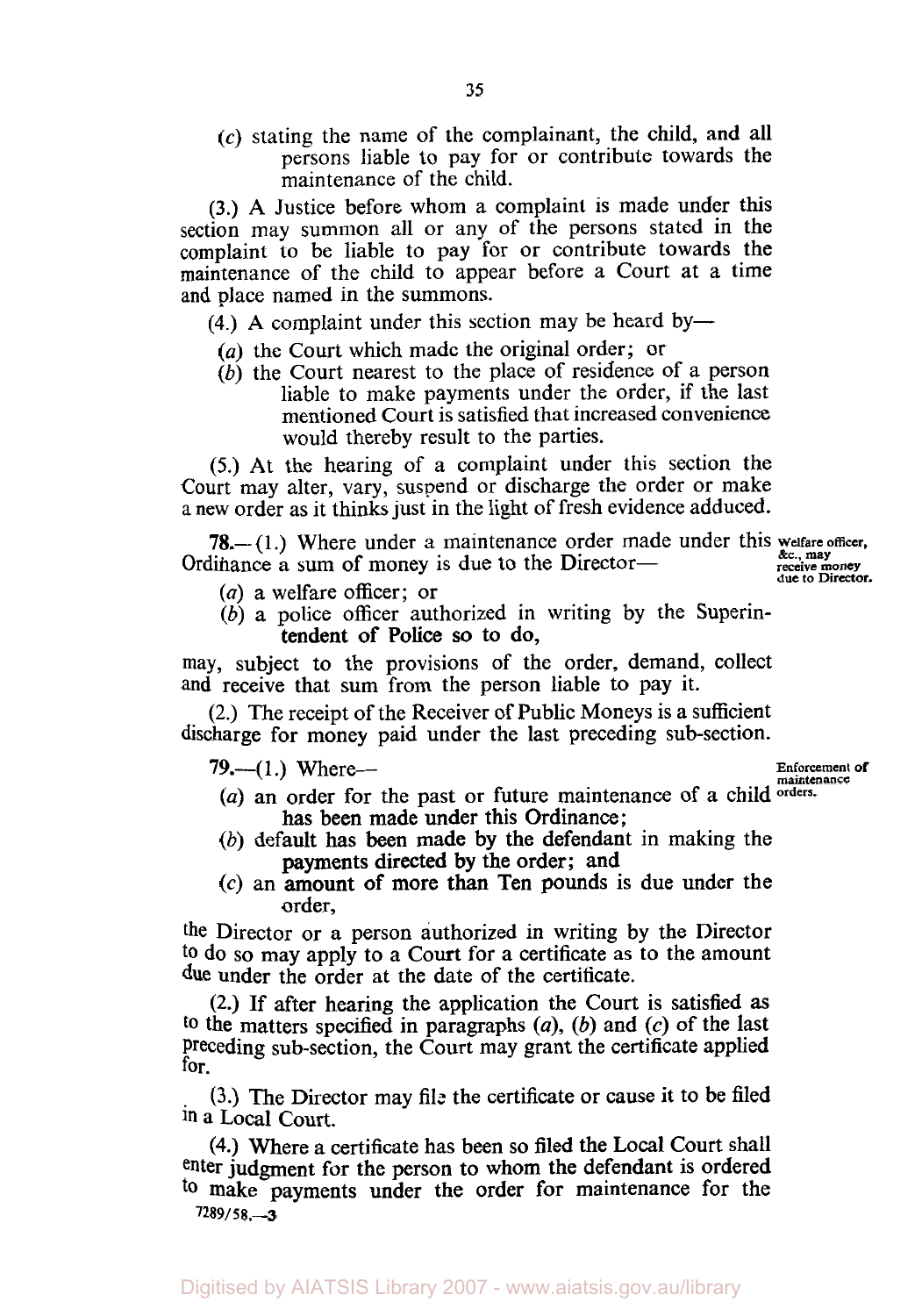amount stated to be due in the certificate, together with the fees paid for the certificate and for filing the certificate and entering judgment.

*(5.)* The judgment so entered may be enforced in any manner in which a final judgment in an action may be enforced.

**Director may appear and be heard.** 

**80.** At the hearing of—

- *(a)* a complaint, information. application or proceeding under this Ordinance against or ir. respect of **a** child; **or**
- *(b)* an appeal in respect of a matter specified in the last preceding paragraph,

the Director or an officer authorized in writing by the Director to act for him under this section is entitled to appear and be heard.

**81.** Where a person is charged before a Court with an offence under this Ordinance in respect of a child alleged in the charge to be under a specified age and the child appears to the Court to be under that age, the child shall be deemed to be under that age unless the contrary is proved.

**82.-(I.)** In any prosecution for an offence or any other proceeding under this Ordinance a child shall not knowingly give false unsworn evidence or make a false statement.

(2.) **A** Court finding a child guilty of an offence under this section may make such order as it might make if it had declared the child to be a destitute or neglected child under this Ordinance; and an order so made shall have effect as if it were an order **under**  section thirty-six of this Ordinance.

**(3.)** No prosecution shall be instituted for an offence under this section without the leave of the Court in which the unsworn evidence was received.

**83.-(1.)** Where a Justice is satisfied by the evidence of a medical practitioner that the attendance before a Court of a child in respect of whom an offence under this Ordinance is alleged to have been committed would be injurious or dangerous to the health of the child, the Justice may take in writing the statement **of** the child.

(2.) Where in a proceeding in relation to an offence under this Ordinance a Court is satisfied by the evidence of a medical practitioner that the attendance before the Court of a child in respect of whom the offence is alleged to have been committed would be injurious **or** dangerous to the health of the child, a deposition of the child or a statement taken under the last preceding sub-section may be received in evidence and shall have effect as if it were proved that-

- *(a)* the child was so ill **as** not to be able to travel: or
- *(b)* in the case **of** a statement, there was no reasonable probability that the child would ever be able to travel or give evidence.

**Allegation as to age of child, &c.** 

**False unsworn evidence by child.** 

**Statement of child too ill to attend Court.**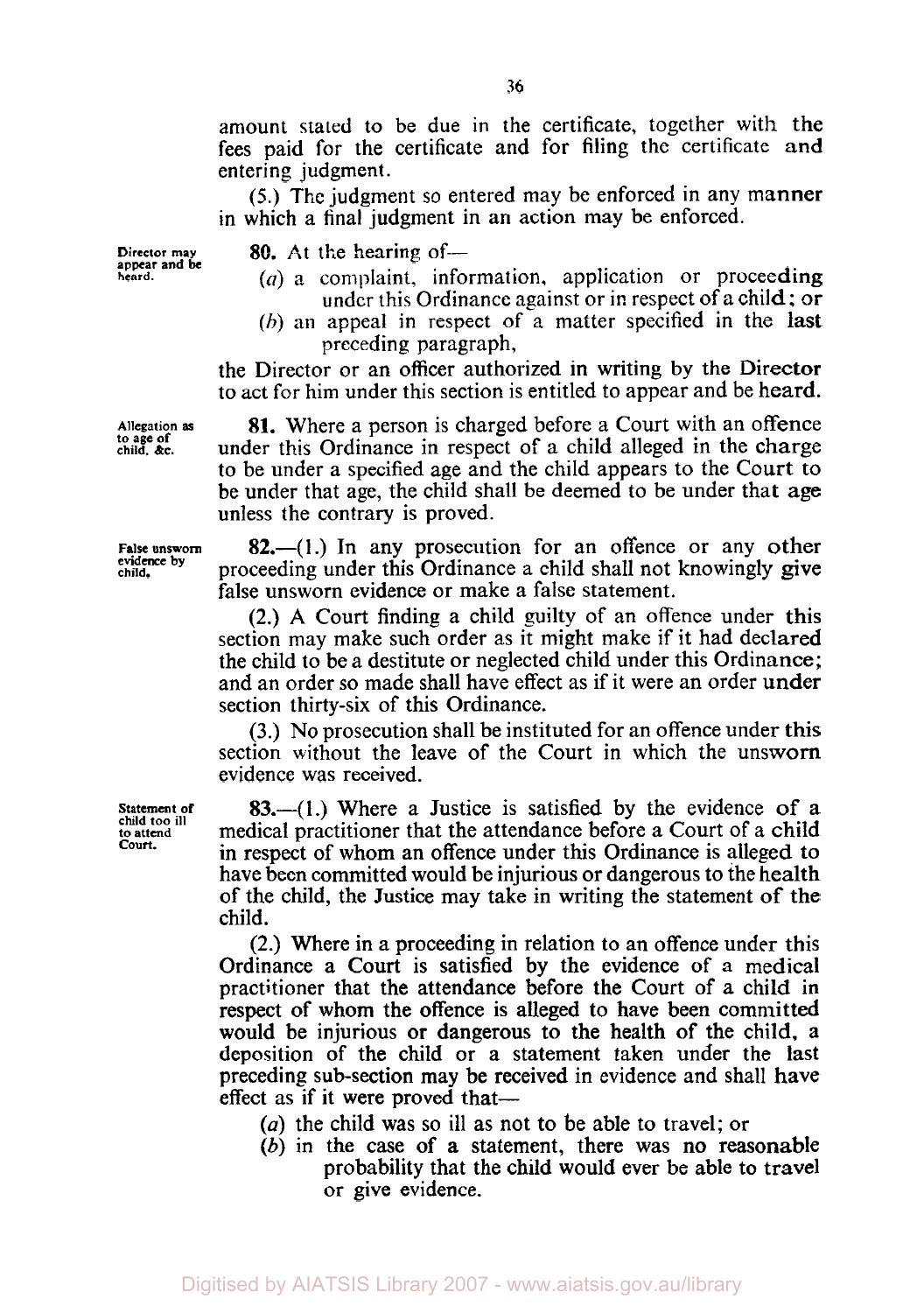**(3.)** Notwithstanding the provisions of the last preceding sub-section, a deposition or statement of a child shall not be received in evidence unless the Court is of the opinion that the child **is** possessed of sufficient intelligence to justify the reception **of** the deposition or statement and understands the duty of speaking the truth.

**(4.)** Where in a proceeding in relation to an offence under this Ordinance a Court **is** satisfied by the evidence of a medical practitioner that-

- *(a)* the attendance for the purpose of giving evidence before the Court of **a** child in respect of whom the offence **is** alleged to have been committed would be **injurious**  or dangerous to the health of the child; and
- *(b)* the evidence of the child is not essential to the just hearing of the case,

the case may be proceeded with and determined in the absence of the child.

**84.**-(1.) A police officer may arrest without warrant a person Arrest without who commits or whom the police officer reasonably suspects of certain cases. having committed an offence under this Ordinance if the name **and** residence of the person are not known to and cannot by reasonable inquiry be ascertained by the police officer.

**(2.)** Where an arrest has been made under the last preceding sub-section the officer in charge of the police station to which the Person arrested is taken shall, unless the officer in charge believes the release on bail of the person arrested-

- *(a)* would tend to defeat the ends of justice; or
- *(b)* where the offence is alleged to have been committed in respect of a child, would tend to cause injury or danger to the child,

release the person arrested upon his entering into a recognizance, with or without sureties, to attend upon the hearing of the charge.

**85.** Where steps have been taken under this Ordinance to *court may* secure the safety or well-being of a child and a charge against a care of child. Person for an offence in relation to the child has been heard and determined, the Court hearing the charge may make such order **as** it thinks fit for the care of the child.

*86.* **A** person shall not hinder **or** obstruct a person in the obstructing exercise of the last mentioned person's duty under this Ordinance. *person in* duty

Penalty: Five pounds **or** imprisonment **for** ten days, or both. **an offence.** 

*87.* **A** person shall not, in **an** application under this Ordinance, **Making false make a wilfully** false statement as to-

(a) his property or income; or

**statement as 10 &c., property. an offence.**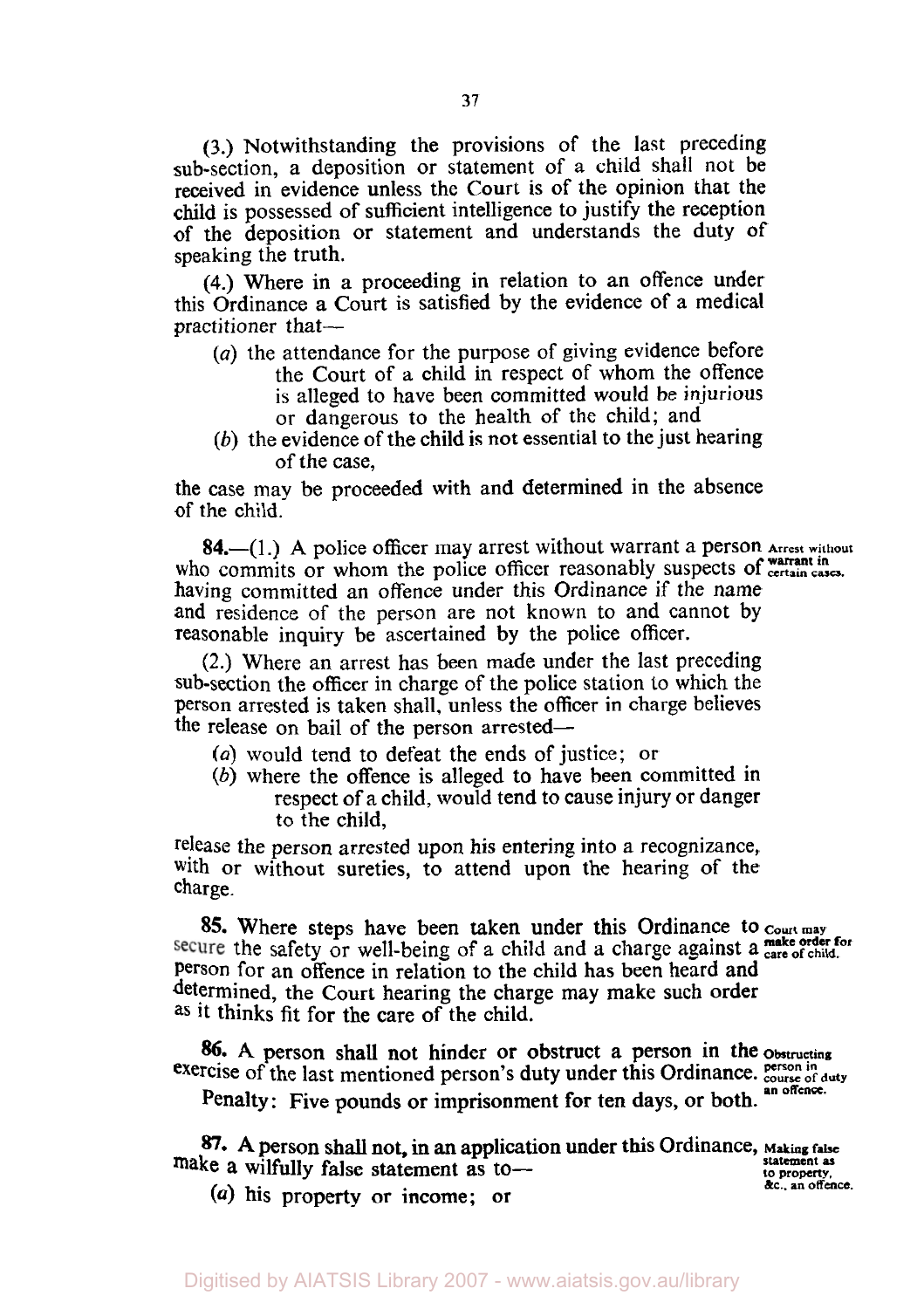(b) the income, property or earnings of a member of his family.

Penalty: Fifty pounds or imprisonment for three months, or both.

**88.**-(1.) A person shall not make, whether orally or in writing, a false or misleading statement to obtain or increase a benefit or remove or decrease a liability under this Ordinance, whether for himself or for any other person.

(2.) A person shall not receive and retain any money purporting to be paid in respect of a child under the provisions of this Ordinance after the person has become disentitled to receive that money.

Penalty: Fifty pounds or imprisonment for three months, or both.

**89.-( 1** .) A person guilty of an offence under this Ordinance is liable on summary conviction, where no other penalty is expressly provided, to a penalty not exceeding One hundred pounds or imprisonment for twelve months or both.

(2.) A penalty imposed by this Ordinance or a regulation under this Ordinance may be recovered in a summary manner before a Court.

90. It is sufficient defence to a charge of committing an offence under this Ordinance if the person charged satisfies the Court hearing the charge that he had a reasonable excuse for the act or omission which constitutes the offence charged.

**91.**—(1.) If it appears to a Justice, on complaint made before him on oath, that there is reason to believe that, in a house, building or place—

- *(a)* a person is offending against a provision of this Ordinance; or
- (b) a provision of this Ordinance is being infringed,

the Justice may issue a warrant authorizing a welfare officer or police officer named in the warrant to search at any hour of the day or night, if need be by force, a house, building or place specified in the warrant, for the purpose of ascertaining whether there is or has been, in or on the house, building or place, an infringement of the provisions of this Ordinance.

(2.) The welfare officer or police officer named in the warrant may be accompanied by-

- *(a)* a medical practitioner; and
- *(b)* unless the Justice otherwise directs, the person making the complaint, if that person desires to accompany the welfare officer or police officer.

**Obtaining benefits improperly an offence.** 

**General penalty.** 

**Warrant to search premises.** 

**Reasonable excuse.**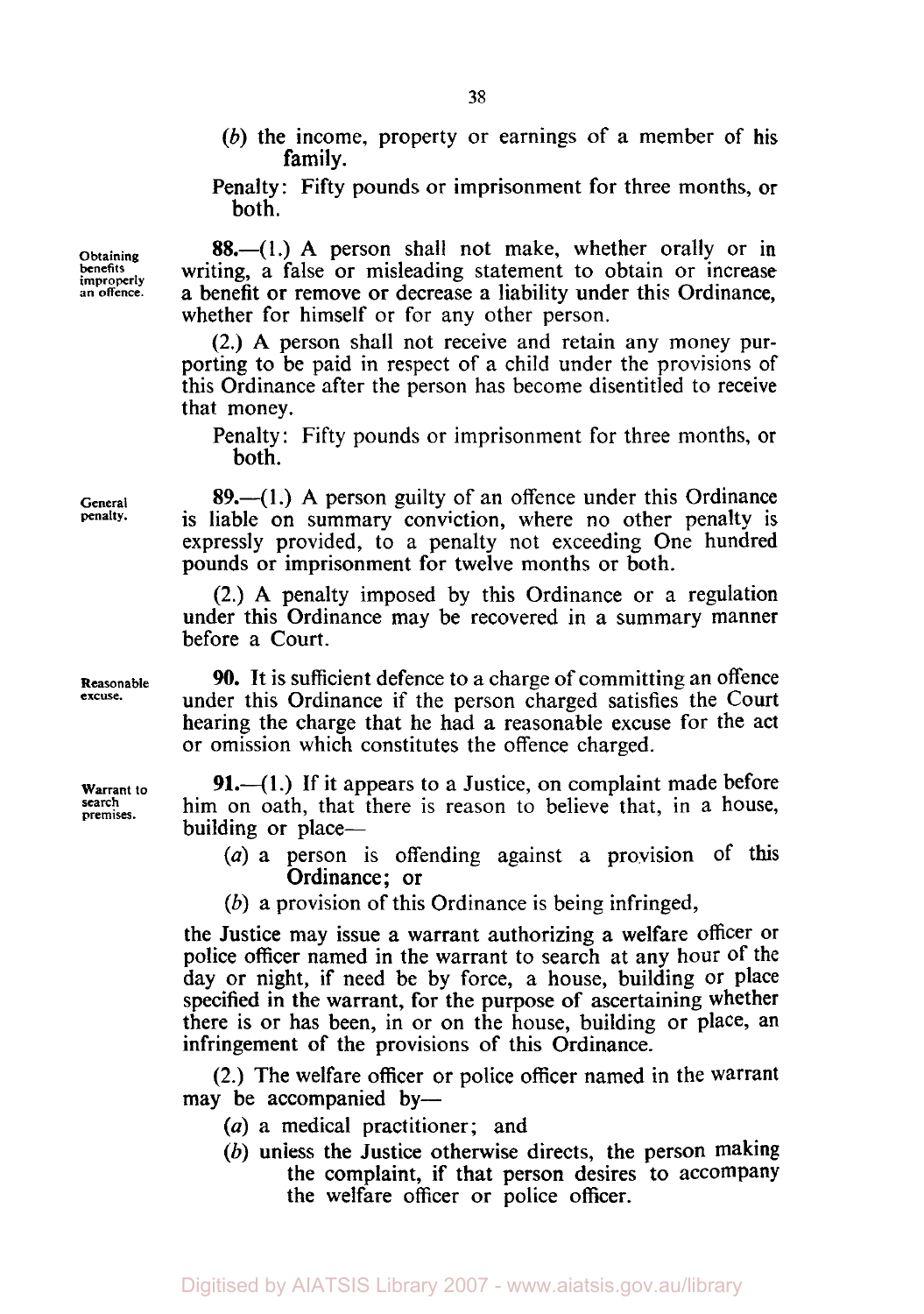92.-(1.) If it appears to a Justice, on complaint made before *Power of search* him on oath by a person who, in the opinion of the Justice, is and arrest, &c. acting in good faith in the interest of a child, that there is reasonable cause to suspect that the child is a neglected child or has been or is being ill-treated or neglected in a manner likely to cause the child unnecessary suffering or to be injurious to his health or welfare, the Justice may issue a warrant authorizing a welfare officer or police officer named in the warrant to-

- *(a)* search for the child and take him to and detain him in **a**  place of safety until he can be brought before a Court ; and
- *(b)* apprehend any person whom the welfare officer or police officer believes, on reasonable grounds, to have committed an offence in respect of the child.

(2.) **A** person authorized by warrant under this section to search for a child and take him to and detain him in a place of safety may enter, if need be by force, a house, building, or other place specified in the warrant and may remove the child from that house, building or place.

**(3.) A** warrant issued under this section shall be addressed to and executed by the welfare officer or police officer named in the warrant.

**(4.) A** welfare officer or police officer executing a warrant under this section may be accompanied by-

- *(a)* a medical practitioner; and
- *(b)* unless the Justice otherwise directs, the person making the complaint, if that person desires to accompany the welfare officer or police officer.

*(5.)* It is not necessary to name a particular child in a warrant issued under this section.

**93.** Where a child is brought before a Court in accordance Court may make order to make order the last order order of the Court may make order as to care with the last preceding section, the Court may-<br>of child.

- *(a)* commit the child to the care of a person named by the Court; or
- *(b)* make such other order **as** to the care of the child as the Court thinks fit.

94.—(1.) A person authorized in writing by the Director to Medical, &c., act under this sub-section may at any time order that a child **and treatment of certain**  act under this sub-section may at any time create the control of the Director children. be examined to obtain information concerning the child's medical, physical or mental characteristics.

(2.) The Director or a person authorized in writing by the Director to act under this sub-section in relation to a particular child on a particular occasion may consent to a surgical or other operation on a State child, notwithstanding the objection **of** a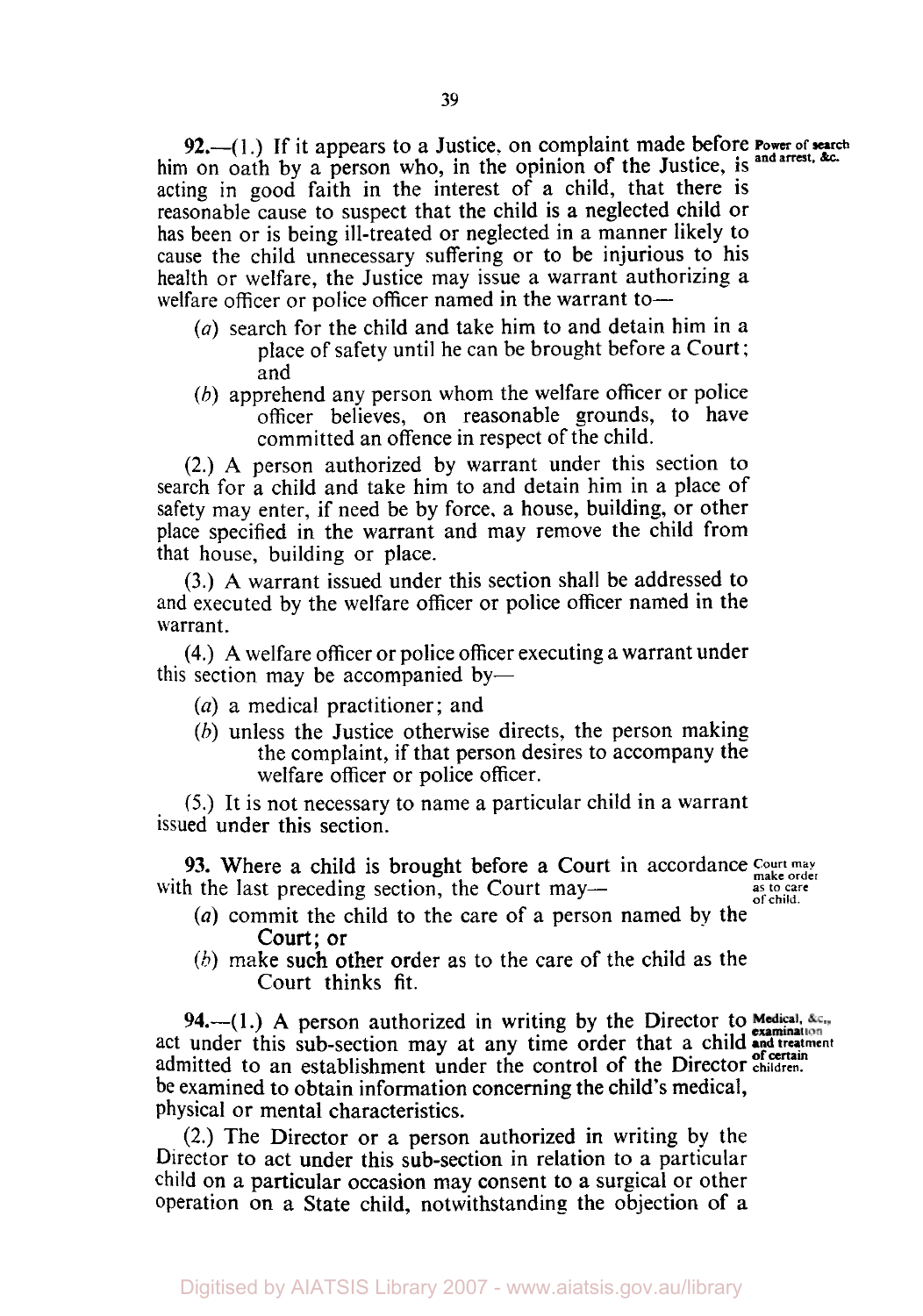parent of the child, if the Director or authorized person is advised by a medical practitioner that the operation is necessary in the interests of the health or welfare of the child.

95.—(1.) If a Court has reason to believe that a child is or may be suffering from venereal disease, the Court may at any time order the child to be examined by a medical practitioner.

- $(2.)$  Where a child suffering from venereal disease—
- *(a)* has been sentenced according to law by a judge who has directed that the child be detained in an institution; or
- *(b)* is sent to an institution in accordance with an order under this Ordinance,

the child shall not be released from the institution, either before or after he attains the age of eighteen years, unless he has been examined by a medical practitioner and certified by the medical practitioner to be free from venereal disease or no longer liable to convey infection.

96.—(1.) Subject to this section, nothing in this Ordinance shall be construed to take away or affect the right of a parent, teacher or other person having the lawful care of a child to administer punishment to the child.

(2.) The Administrator may authorize the superintendent of an institution to administer corporal punishment or cause it to be administered to a State child who is in that institution.

**(3.)** Subject to such conditions relating to the administration of corporal punishment as are prescribed, but not otherwise, a superintendent so authorized may administer corporal punishment or cause it to be administered to a State child who is in an institution of which he is the superintendent.

**Restriction** 97. $-(1)$  A suit or action shall not be commenced against of liability of Director or an officer of the Public Service of the Commonwealth or the Northern Territory for or on account of an act, matter or thing done by him or under his direction and purporting **to** be done for the purpose of carrying out the provisions of this Ordinance-

- *(a)* if the Director, officer **or** employee acted in good **faith**  and with reasonable care; or
- (b) more than six months after-
	- (i) the time when the alleged cause of action arose; or
	- (ii) the person aggrieved by the act, matter or thing ceased absolutely to be a State child,

whichever last occurs.

**(2.) If,** pending a suit or action against the Director or an officer **of** the Public Service **of** the Commonwealth or the Northern Territory for or on account of an act, matter or thing done **by** 

**Child believed**  from **venereal disease. to** be **suffering** 

**Right to punish child.**